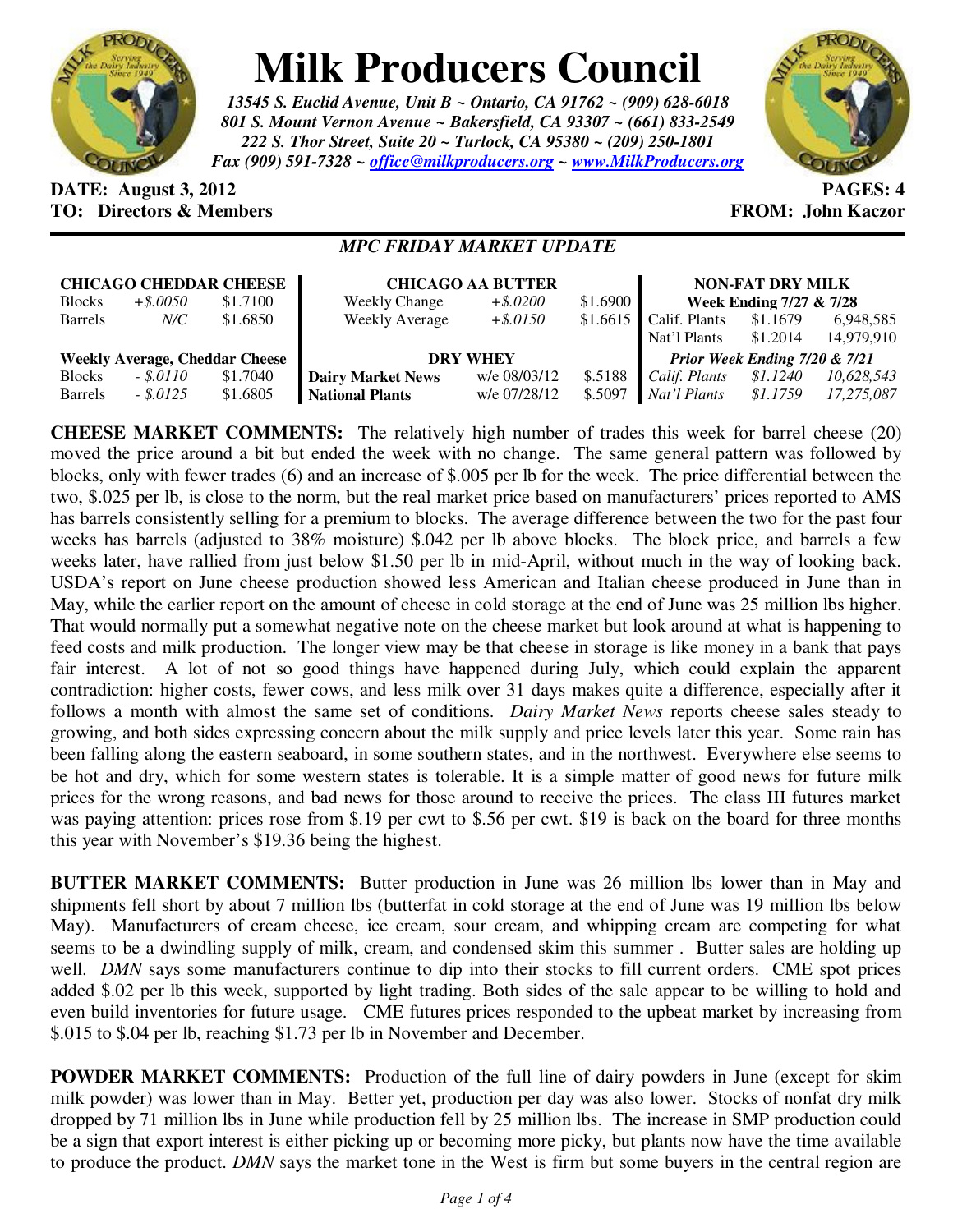wondering why and how prices have risen so much in the face of record high production. That is a fair question; the reply should be to look beyond the end of the week and wonder about what price may be enough to get product in, say, November if market conditions continue as they have for the past several months. Prices reported to AMS for light shipments last week rose by \$.025 per lb and prices for California plants rose by \$.043 per lb with very light volume. Spot prices were little changed for the week. Buttermilk usage is active but limited by availability. Prices for Extra Grade and Grade A nonfat dry milk adjusted upward to \$1.40 per lb this week.

**WHEY PRODUCTS MARKET COMMENTS:** Production of dry whey in June was about equal to May's output on a per day basis. Production of whey protein concentrates increased – the 34% protein category was up slightly on a per day basis and stocks increased by 4.2 million lbs, (+13.2%). Production of the more concentrated products increased by 12.5% over May and stocks decreased by 2.3%. Prices for dry whey in the West are reported to be steady to firm. The "mostly" price increased by \$.005 per lb. Prices in the central and eastern regions moved upward; *DMN* reports manufacturers and buyers appear to expect higher prices not too far ahead, and are content to hold product back if necessary. Dry whey futures prices rose for the next six months, from \$.005 per lb for August to \$.04 per lb for January, to \$0.58 per lb.

\*\*\*

#### **FRED DOUMA'S PRICE PROJECTIONS…**

**Aug 03 Est: Quota cwt. \$16.77 Overbase cwt. \$15.07 Cls. 4a cwt. \$14.67 Cls. 4b cwt. \$15.66 July '12 Final: Quota cwt. \$16.07 Overbase cwt. \$14.38 Cls. 4a cwt. \$13.50 Cls. 4b cwt. \$15.18 \*\*\*** 

**REVISING THE "ETHANOL MANDATE" – THE BEAT GOES ON:** *(By Rob Vandenheuvel)* With the record drought continuing to impact expected crop yields around the country, the drumbeat of support in Washington, DC, for revising the Renewable Fuels Standard (RFS, also known as the "ethanol mandate") has continued to get louder. Included in the Federal law that created the ethanol mandate are provisions that give the Environmental Protection Agency (EPA) the authority to revise the mandate due to severe economic or environmental harm. EPA has refused to exercise this option on their own, which has led to two key efforts taking place this week to push the issue.

#### *Letter from Congress*

Last week, we wrote about a letter addressed to EPA Administrator Lisa Jackson being circulated for signatures in the U.S. House of Representatives, that urges Administrator Jackson to utilize her authority to revise the ethanol mandate, given the impact that drought conditions around the country has had on expected crop yields. This week a bipartisan group of 156 Members of Congress sent the letter to EPA. The letter (which can be found at: http://www.milkproducerscouncil.org/080212houseethanolletter.pdf) states:

*"As serious drought conditions continue moving across nearly two-thirds of the country, we are at a critical juncture where federal policy meets real world realities. Because of these extreme weather conditions, corn prices are spiking and some analysts are predicting that the U.S. may experience a corn shortage this summer. Relief from the Renewable Fuels Standard (RFS) is extremely urgent because another short corn crop would be devastating to the animal agriculture industry, food manufacturers, foodservice providers, as well as to consumers. We urge you to adjust the RFS mandate for 2012 to account for the anticipated severe shortage in corn."* 

MPC extends its heartfelt appreciation to the following California Members of the U.S. House of Representatives who signed the letter in support of California's dairy and other livestock agriculture industries:

- Joe Baca (D)
- Brian Bilbray (R)
- Mary Bono Mack (R)
- Ken Calvert  $(R)$
- John Campbell (R)
- Jim Costa  $(D)$
- Elton Gallegly (R)
- John Garamendi (D)
- Duncan D. Hunter (R)
- Darrell Issa (R)
- Jerry Lewis  $(R)$
- Dan Lungren (R)
- Kevin McCarthy  $(R)$
- Tom McClintock  $(R)$
- Howard McKeon (R)
- Gary Miller (R)
- Devin Nunes (R)
- Dana Rohrabacher (R)
- Edward R. Royce (R)
- Loretta Sanchez (D)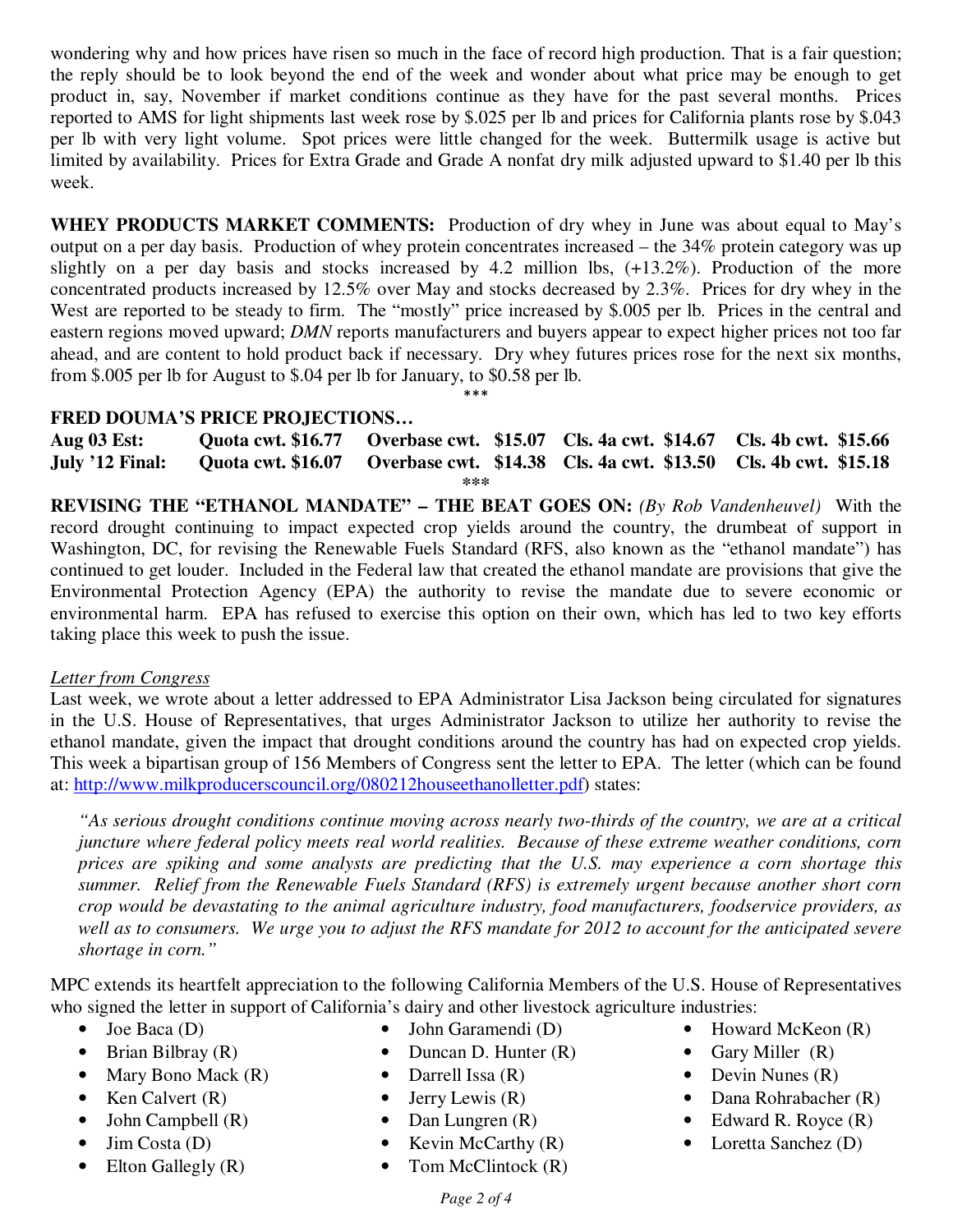#### *Official Petition for a Waiver from Livestock Organizations*

While that effort was going on in Congress, **MPC joined a strong coalition we've been working with in Washington, DC, in officially petitioning EPA to revise the ethanol mandate**. Michael Formica, Chief Environmental Counsel for the National Pork Producers Council, submitted the petition (which can be read at: http://www.milkproducerscouncil.org/073012livestockpetition.pdf), on behalf of the following livestock agriculture groups:

- American Feed Industry Association
- American Meat Institute
- American Sheep Industries Association
- California Dairy Campaign
- Dairy Producers of New Mexico
- Dairy Producers of Utah
- Idaho Dairymen's Association
- Milk Producers Council
- Nevada State Dairy Commission
- National Pork Producers Council
- National Chicken Council
- National Cattlemen's Beef Association
- National Turkey Federation
- North American Meat Association
- Northwest Dairy Association
- Oregon Dairy Farmers Association
- Southeast Milk, Inc.
- United Dairymen of Arizona
- Washington State Dairy Federation

The petition – which includes a comprehensive analysis of the impact the ethanol mandate has had on feed costs – states: *"…we hereby request that you utilize your authority under the federal Renewable Fuels Standard (RFS) to waive the applicable volume of renewable fuel, in whole or in substantial part, for the period of one year pursuant to section 211(o)(7) of the Clean Air Act ("CAA") (42 U.S.C. § 7545(o)(7))."* We are awaiting news from EPA on their response to this petition.

**A Federal policy that ignores the realities of weather and crop yields, resulting in about 5 billion bushels (or 40%) of our national corn supply being burned up by ethanol plants…if EPA and the Obama Administration think the issue will die down if they just stall, we need to prove them wrong. This is irresponsible governing and political pandering at its worst.** 

**PRICES RISE IN THIS WEEK'S GLOBAL AUCTION BUT REMAIN FAR BELOW YEAR-EARLIER LEVELS:** *(by J. Kaczor)* Fonterra's global internet dairy product auction showed continued growth this week, with more qualified bidders, higher volumes, more winning bidders, and a slightly higher weighted average price. The number of bidders who participated (those who entered a bid in the first round) was the highest so far, 195, as was the number who stayed in until they received some product, 142. The volume of products sold, 103.4 million lbs, was the highest since last September's mid-month auction which makes it the second highest so far. The weighted average price for all products sold in the six contract delivery periods rose by \$.0191 per lb, to \$1.2692 per lb. The rise in total volume of products over the past year is partly attributable to three sellers signing

on, offering skim milk powder and lactose, and Fonterra's addition of cheese.

The chart shown here summarizes price changes for the three major products for each auction from June 2011 to August  $1<sup>st</sup>$ , as well as the weighted average price for all products sold in the auctions. The three major products represent about 90% of the volume of products offered by Fonterra. The WAP-all, so far as it reflects revenue per lb of product for Fonterra, is slightly skewed by the prices for the products sold by the other suppliers but still should provide a general idea of level of price payable by Fonterra for milk supplied during the year. Fonterra's fiscal year closed on May